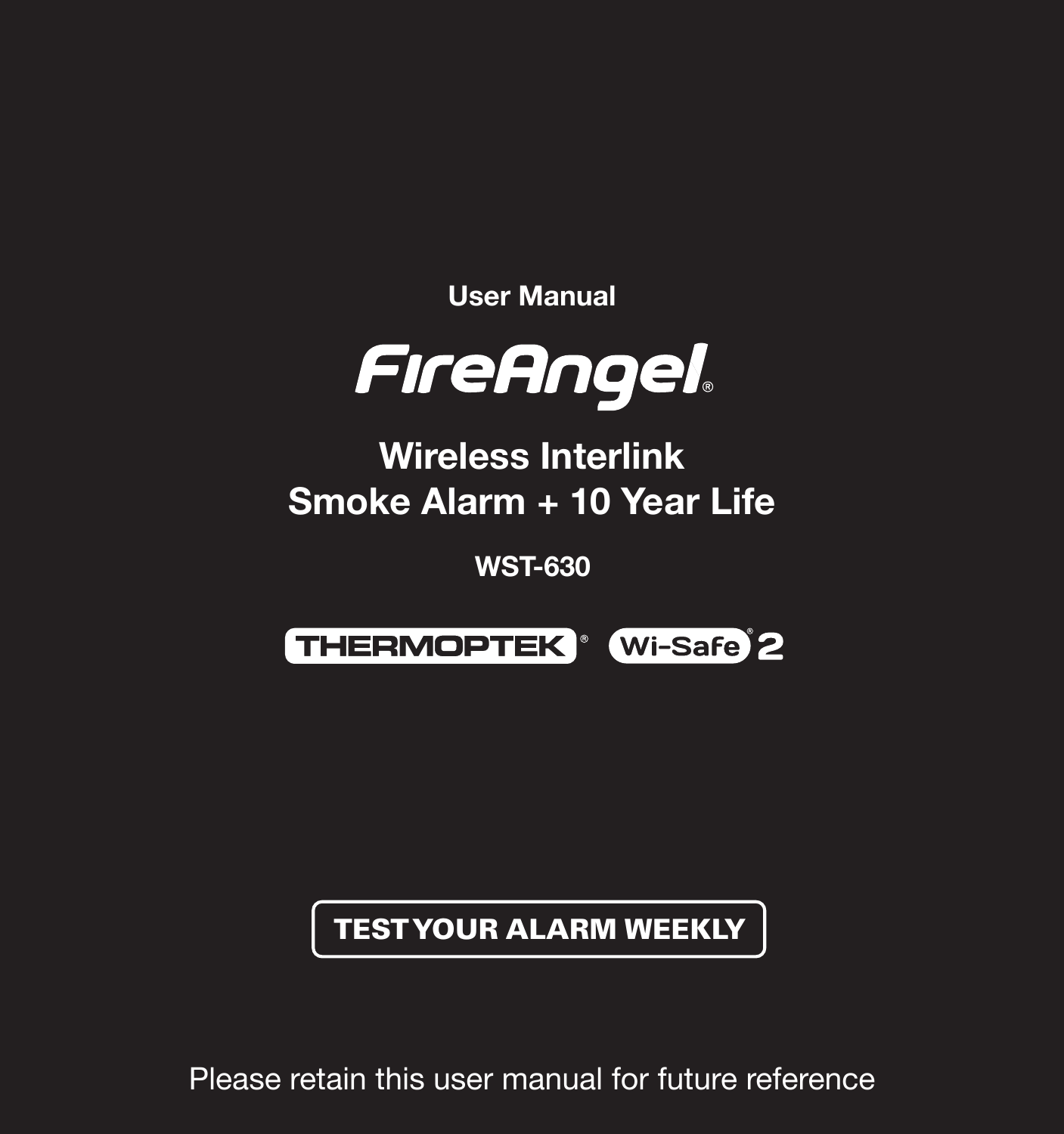# **CONTENTS**

| Introduction 3 Operation. 8                                         |                                                  |
|---------------------------------------------------------------------|--------------------------------------------------|
| Sensor technology3 LED indicators 9                                 |                                                  |
| Application 3 Alarm test 10                                         |                                                  |
| Positioning 5 Alarm Smart Silence 10                                |                                                  |
| How to install your                                                 | Maintenance 12                                   |
| smoke alarm $\ldots \ldots \ldots \ldots 5$                         | Troubleshooting $\ldots \ldots \ldots \ldots$ 13 |
| Interlinking your WST-630<br>smoke alarms $\dots \dots \dots \dots$ | Disposal 15                                      |
|                                                                     | Warranty 15                                      |

0832-CPR-F1206 EN 14604:2005+AC:2008 Smoke Alarm Devices FSTDOP19002UK 19



651d/12

Independently tested to:

EN 301 489-1 V1.9.2 EN 301 489-3 V1.6.1 EN 300 220-2 V3.1.1 Frequency: 868MHz

Hereby, FireAngel Safety Technology Limited, declares that this WST-630 is in compliance with the essential requirements and other relevant provisions of Directive 2014/53/ EU. The declaration of conformity may be consulted at http://spru.es/EC-WST-630

WST-630 GN5575R1



Note: This User Manual is also available in large text and other formats. Please call 0330 094 5830 for further information. Fire & Rescue customers call 0800 141 2561

FireAngel Safety Technology Limited, Vanguard Centre, Coventry CV4 7EZ UK **www.fireangeltech.com**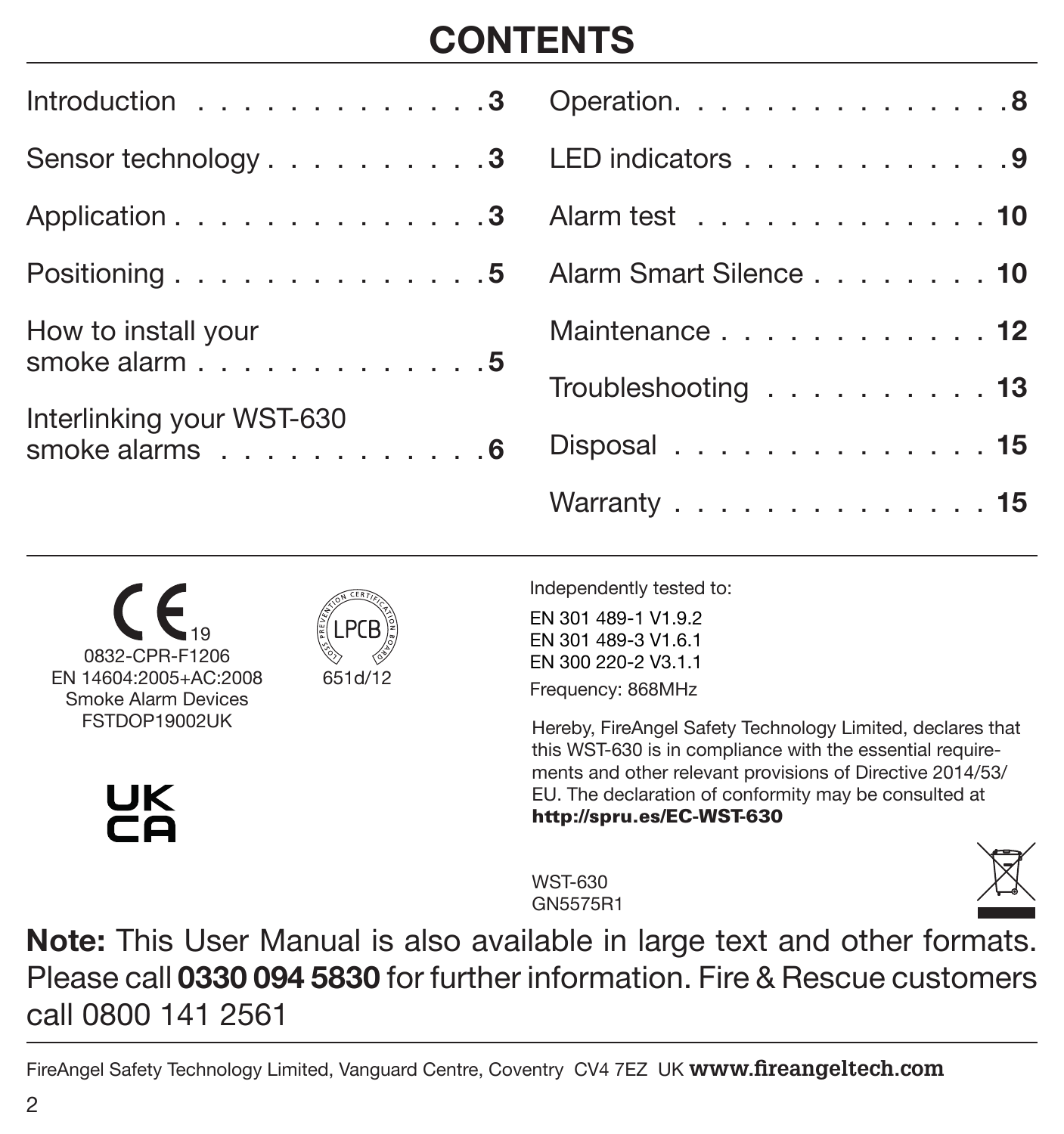# INTRODUCTION

IMPORTANT: This user manual contains important information regarding the operation of your smoke alarm. Ensure you read this user manual fully before installing and operating the alarm. If you are installing this smoke alarm for use by others, you must leave this manual (or a copy of it) with the end user.

Your 10 year life smoke alarm is powered by an internal lithium power pack which is supplied in a deactivated state. The power pack is automatically enabled when the alarm is fully locked on to the base plate and disabled when removed.

IMPORTANT: Your alarm will not work until it is correctly located and secured onto the base plate.

# SENSOR TECHNOLOGY

Traditionally 3 types of sensor technology have been used in domestic self-contained fire alarms. Optical smoke alarms are typically more effective at detecting slow burning fires, which can smoulder for hours before bursting into flames. Ionisation smoke alarms are generally more effective at detecting fast, flaming fires which consume combustible materials rapidly and spread fire quickly. Heat alarms are triggered when room temperature reaches a set point (typically 56°C). These alarms are generally used in locations where other alarm types are not suitable, such as kitchens.

Ground breaking Thermoptek technology combines the very latest in optical sensing with thermal enhancement, providing fast response to both fast flaming and smouldering fires, eliminating the need for ionisation sources which can be harmful to the environment.

The state of the art thermally-enhanced optical sensing chamber provides a fast reaction to both slow smouldering and fast flaming fires in a single alarm. Thermoptek technology constantly monitors temperature changes and if a rate of temperature rise is detected the sensitivity of the alarm is increased meaning it has a fast response time to fast flaming fires as well as slow smouldering fires.

# APPLICATION

WARNING: Your smoke alarm can be installed into a new build property as additional protection to an existing smoke detection system only. It cannot be used as a substitute for a hard wired system as required in new build properties. In this type of property the building regulations require alarms to be interlinked. You can obtain further information from your local fire service or building control department at your local council offices. These sources generally provide advice on new builds or projects that require planning permission. Your smoke alarm typically meets the minimum requirements for family living units in existing buildings, as long as at least one unit is installed on each floor/level of your property. In order to achieve the earliest fire warning, we recommend that a smoke alarm is fitted in all rooms where the temperature is normally between 4°C (40°F) and 38°C (100°F). Check the section on 'Positioning' to ensure that the smoke alarm is to be correctly positioned for the particular dwelling into which it is intended to be installed.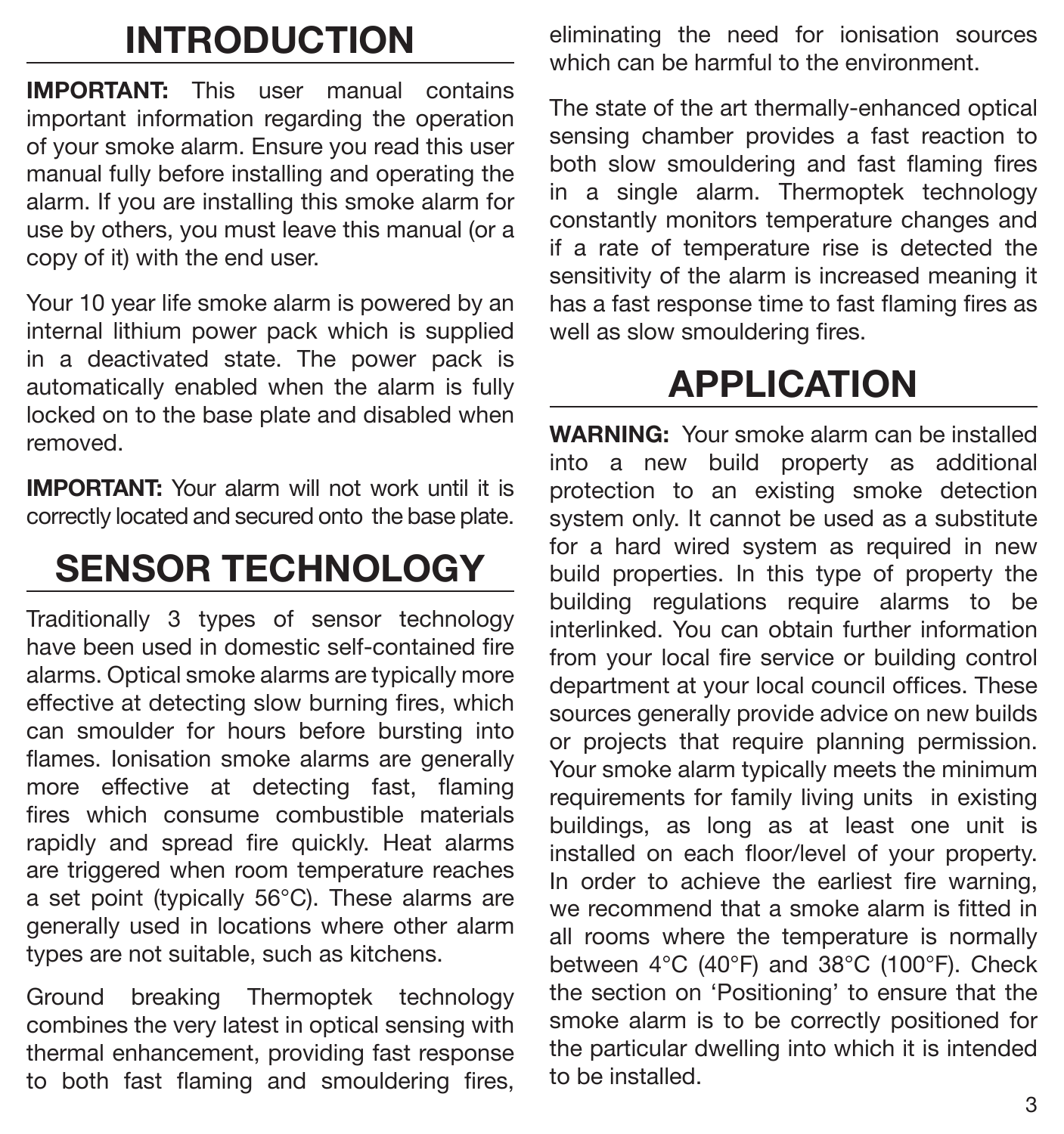WARNING: The alarm positions shown below are based on typical homes. Construction and layout of individual dwellings will vary, so this should be regarded only as a guide. Check with your local fire station for further guidance.



## EXISTING HOMES

O п MINIMUM RECOMMENDATIONS

RECOMMENDED FOR ADDITIONAL **PROTECTION** 

NOTE: Kitchens should be covered by a self contained heat detector.

The WST-630 is designed to be wirelessly interlinked with other WST-630 smoke alarms. The WST-630 is not designed to communicate with wireless smoke alarms from other ranges or manufacturers.

#### Multi-family or mixed occupant residence

(Tenancy building, student accommodation)

4 Your smoke alarm can also be used in individual flats and bedsits, providing the same conditions are met as for a single-family residence. However, there must already be a primary fire detection system that meets regulatory requirements for common areas such as lobbies and hallways

#### Institutions and Hotels

This includes motels, hospitals, day care facilities, long-term health care facilities, boarding houses and dormitories. Your WST-630 smoke alarm can be used in individual sleeping/resident rooms, providing the same conditions are met as for a singlefamily residence. However, there must already be a primary fire detection system that meets regulatory requirements for common areas such as lobbies and hallways. Use of the WST-630 smoke alarm in common areas may not provide sufficient fire warning to residents or meet regulatory requirements.

### Mobile Homes and Caravans

This smoke alarm is suitable for use in mobile homes and caravans.

### Commercial and Industrial Premises

This smoke alarm is not intended for any non-residential, commercial or industrial application, nor for any other purpose than described above.

### System Categories

There are three Levels of Detection (LD). Generally the greater the fire risk the more comprehensive the system should be.

 $LD1 = The highest level of protection of all$ occupants who might occupy the dwelling over the lifetime of the fire detection and fire alarm system. A system installed throughout the premises, incorporating detectors in all circulation areas that form part of the escape routes from the premises, and in all rooms and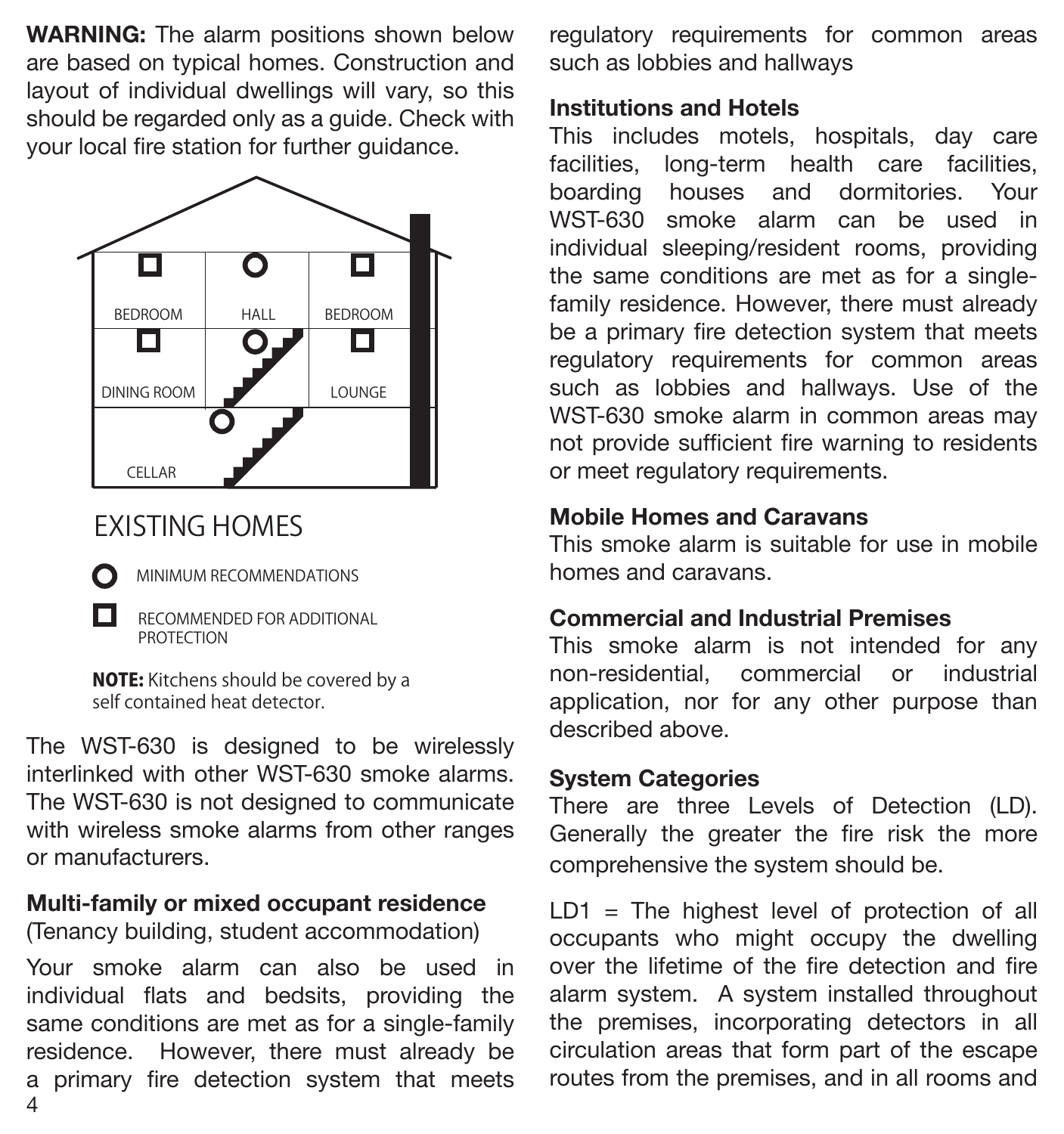areas, other than those with negligible sources of ignition, such as toilets, bathrooms and shower rooms.

LD2 = A system incorporating detectors in all circulation areas that form part of the escape routes from the premises, and in all specified rooms or areas that present a high fire risk to occupants, including any kitchen and the principal habitable room.

LD3 = A system incorporating detectors in all circulation areas that form part of the escape routes from the premises.

Ensure that a Grade D system is adequate for the dwelling you are installing the alarms in.

# POSITIONING

Thermoptek smoke alarms are less prone to false alarms from cooking fumes, and are therefore suitable for locations near kitchens. However like other types of smoke alarms, Thermoptek smoke alarms can be susceptible to nuisance alarms from steam and should not be located too close to bathrooms and showers.

WARNING: Prolonged exposure to temperatures outside those stated above will reduce product life.

IMPORTANT: Obstructions such as steel reinforcement in concrete could block or impede the wireless signal. While the wireless range is over 200 metres in clear air / clear line of sight, the effective range may be reduced by wall and other obstructions in the building. Always ensure that after any building work or after repositioning large items of furniture (beds, sofas, shelving units etc.), you carry out an alarm test on all networked smoke alarms to ensure they are all still working. It is recommended not to exceed 35m as the maximum distance between smoke alarms in the network.

Note: Up to 50 WST-630 smoke alarms and/ or Wi-Safe 2 accessories can be learned in to a single network.

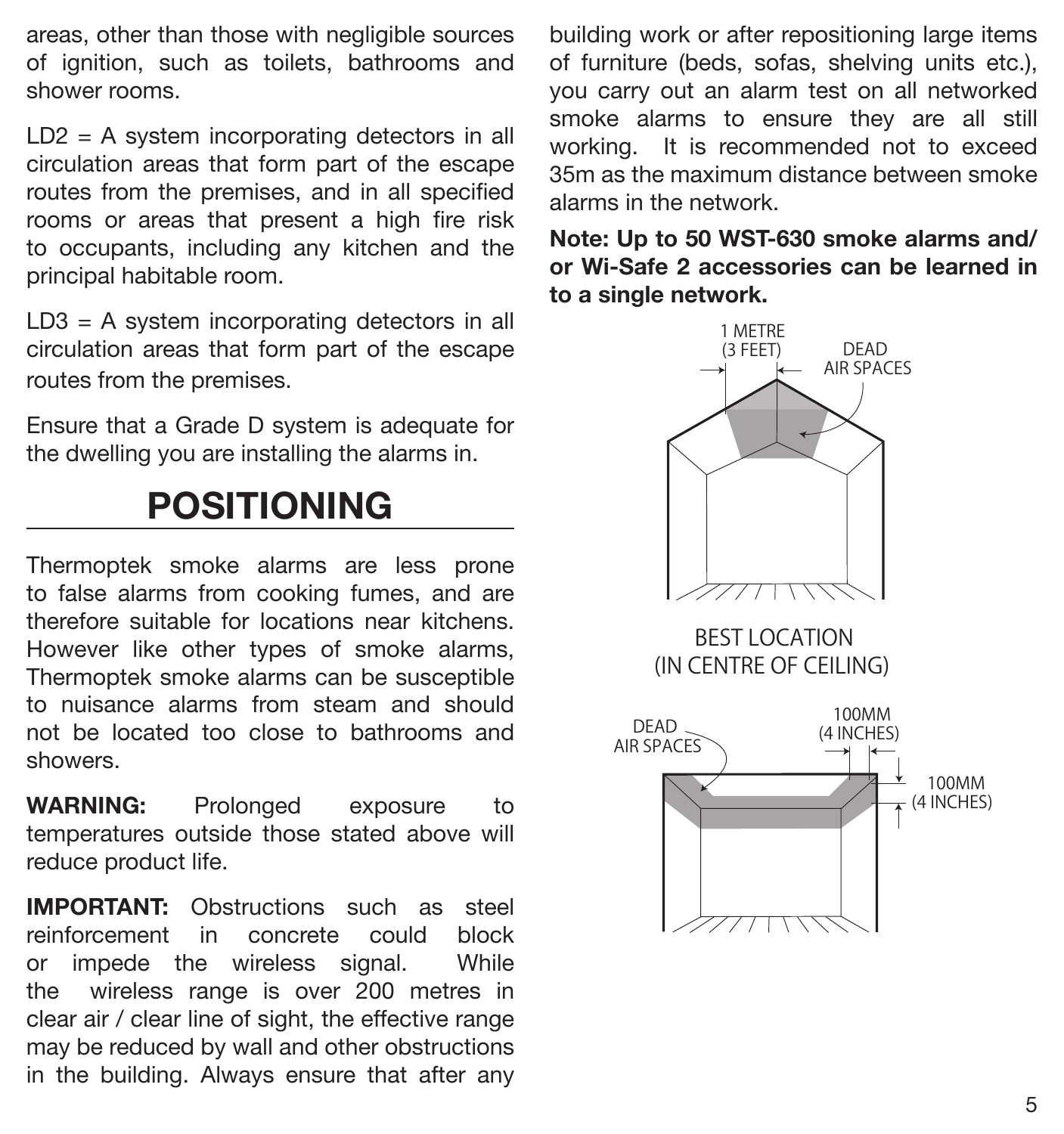# HOW TO INSTALL YOUR SMOKE ALARM

IMPORTANT: Make sure you have read and understood this manual before installing your smoke alarm.

## 1. Preparation

The base plate should be attached to the ceiling or wall.

Break out the tabs from the base plate. Use the fixing slots on the base plate as a guide when marking the position of the drill holes. With an appropriately sized drill, drill the holes and insert the plastic fixing anchors supplied (if required).



Base plate tabs

## 2. Install Base Plate

Fit the base plate to the ceiling or wall using the screws provided.



### 3. Fit Your Smoke Alarm

To fit to the base plate included in this pack, position the alarm on the base plate then twist it clockwise until the alarm is locked in position. Make sure the alarm is twisted on fully.



The power pack will now activate. The red LED on the front of the alarm should flash approximately once every 45 seconds to show that it is active.

WARNING: Removing the smoke alarm from its base plate will de-activate the unit and prevent it from detecting smoke.

## 4. Test Your Smoke Alarm

After fitting the alarm to the base plate, wait for 5 seconds for the alarm to settle then test the alarm, see 'Alarm Test'.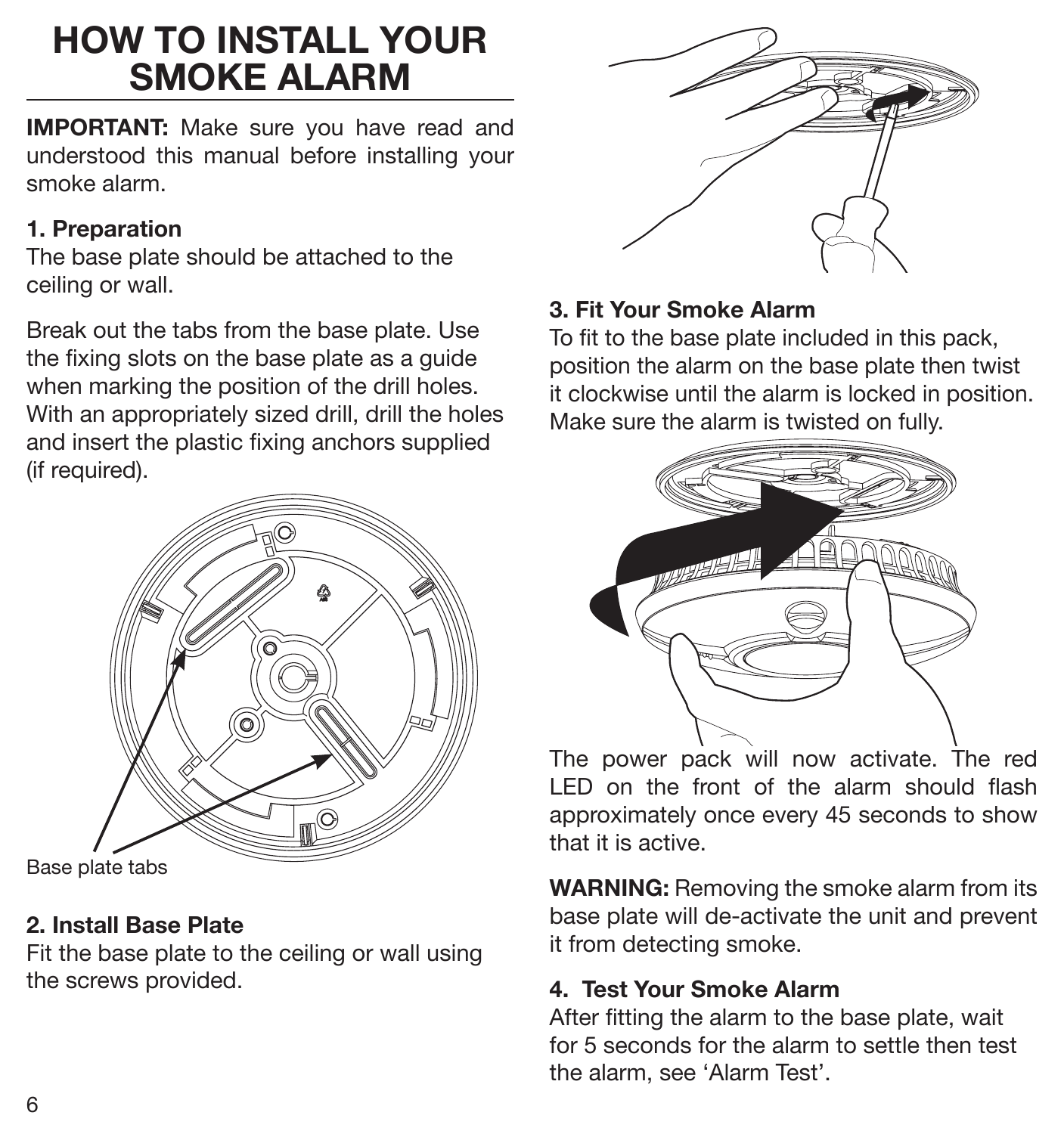# INTERLINKING YOUR WST-630 SMOKE ALARMS

This smoke alarm contains an inbuilt RF module, and enables you to wirelessly interlink two or more smoke alarms and create a network. Therefore WST-630 alarms need to be "learned in" or interlinked in order to communicate with each other. If one alarm activates, all other interlinked smoke alarms will also sound. Note that WST-630s can only be interlinked with other WST-630s and products within the Wi-Safe 2 range.

### "Learning in" (interlinking) your Smoke Alarms:

The process below describes 'learning in' two alarms into a network, "Alarm 1" and "Alarm 2".

- 1. Alarm 1: Install Alarm 1 as described previously.
- 2. Alarm 2: Install the base plate for Alarm 2 in one of the recommended locations. Do not fit the second alarm to its base plate yet.
- 3. Alarm 2: Using a pen, a paper clip that has been opened out, briefly push and release the learn button located in a circular hole in the back of Alarm 2.



The red LED next to the learn button will flash briefly then light up for approximately five seconds to show that it is ready to receive the "learn in" signal. During these five seconds you will need to briefly press the test button on Alarm 1 to wirelessly interlink the two alarms.



Alarm 1 will give an audible sound consisting of 2 cycles of 3 loud beeps.

Alarm 2 The red LED on the wireless module of Alarm 2 will flash to indicate that it has been "learned-in" successfully.



Note: If the test button is not pressed quickly enough (before the red LED on the wireless module of Alarm 2 has extinguished), the learnin process will fail. If this happens, repeat the process again, as described above.

- 5. Fit Alarm 2 onto its base plate to complete the installation.
- 6. Additional alarms should be "learned-in" the same way. When learning in additional alarms, any alarm already in the network, can be used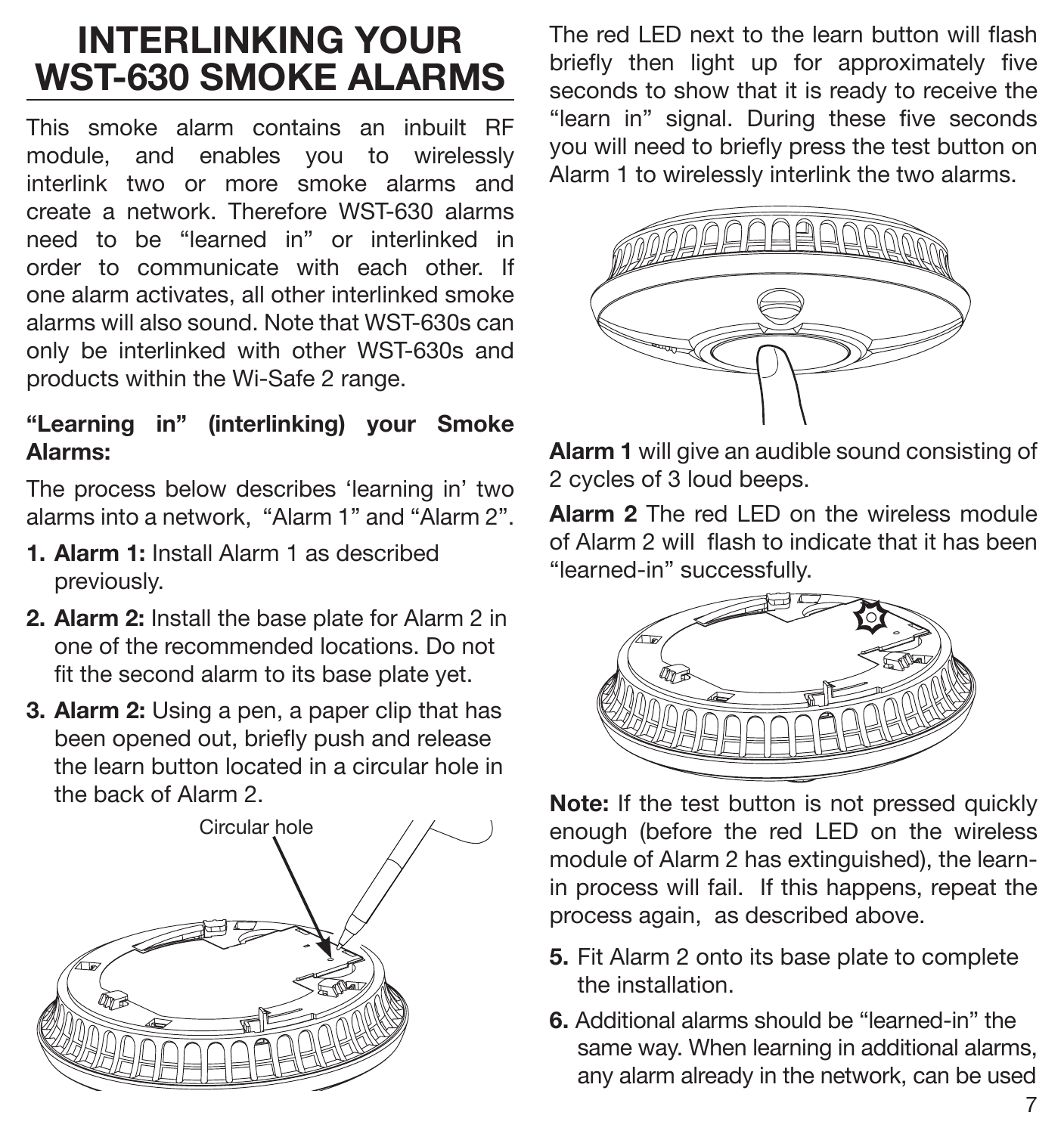as 'Alarm 1'. This means that you can "learnin" the additional alarm to any alarm already in the network. It will then become part of the whole network. You do not have to "learn it in" to each alarm in the network.

7. After completing the "learn-in" procedure, test the alarms as described in "Alarm Test".

If any interlinked alarm fails to respond to the "Alarm Test", remove it from its base plate and repeat the learning in process.

### Unlearning a Wi-Safe 2 Alarm

To remove an alarm from a network, push and release, then push and hold the learn button. When the red LED goes out, release the button. Once the LED has flashed 5 times you have successfully 'Unlearned' the alarm.

When removing an alarm from any Wi-Safe 2 network it is generally good practice to "unlearn" every alarm (in the same way as mentioned above) and rebuild the network once again by following the "learn-in" process on page 7.

Please note: it is important not to rush the Wi-Safe 2 system and is also good practice to allow several minutes after un-learning the system before rebuilding the network once again.

# **OPERATION**

### Normal Condition

The red LED on the front will flash approximately every 45 seconds to show that the alarm is active.

### Low Power Pack Condition

**IMPORTANT:** Your smoke alarm requires the power pack to have sufficient capacity of power to operate correctly. Should your smoke alarm enter a low power pack condition, the unit will emit an audible 'chirp' approximately once every 45 seconds and the amber LED will flash at around the same time. When this occurs it is strongly recommended you replace the alarm immediately and in any event within 30 days.

Your smoke alarm will continue to warn of this low power pack condition for at least 30 days. However, failure to change the alarm after this time would mean your smoke alarm may have insufficient power to alert you in a real fire situation. When the alarm is removed from the base plate the power pack will automatically deactivate and the low power warning chirp will stop, allowing you to dispose of the alarm.

IMPORTANT: If your WST-630 smoke alarm enters a low power pack condition, it will emit an audible "chirp" approximately once every 45 seconds. All other WST-630 alarms in the network will also emit an audible low battery chirp once every 4 hours. This will continue until the smoke alarm which has the low battery condition is removed.

#### Fault Indication

If the amber LED flashes and an audible 'chirp' is heard at a different time, this indicates that there is a fault; the unit may not detect smoke and may not go into alarm in the event of a fire. If this occurs it is strongly recommended that you replace the alarm immediately.

#### Alarm Condition

If the WST-630 goes into alarm, all interlinked alarms will also sound 3 loud beeps which continually repeat until the cause of the alarm being activated is found and resolved.The red LED will only flash rapidly (once per second) on alarms that have responded directly to smoke.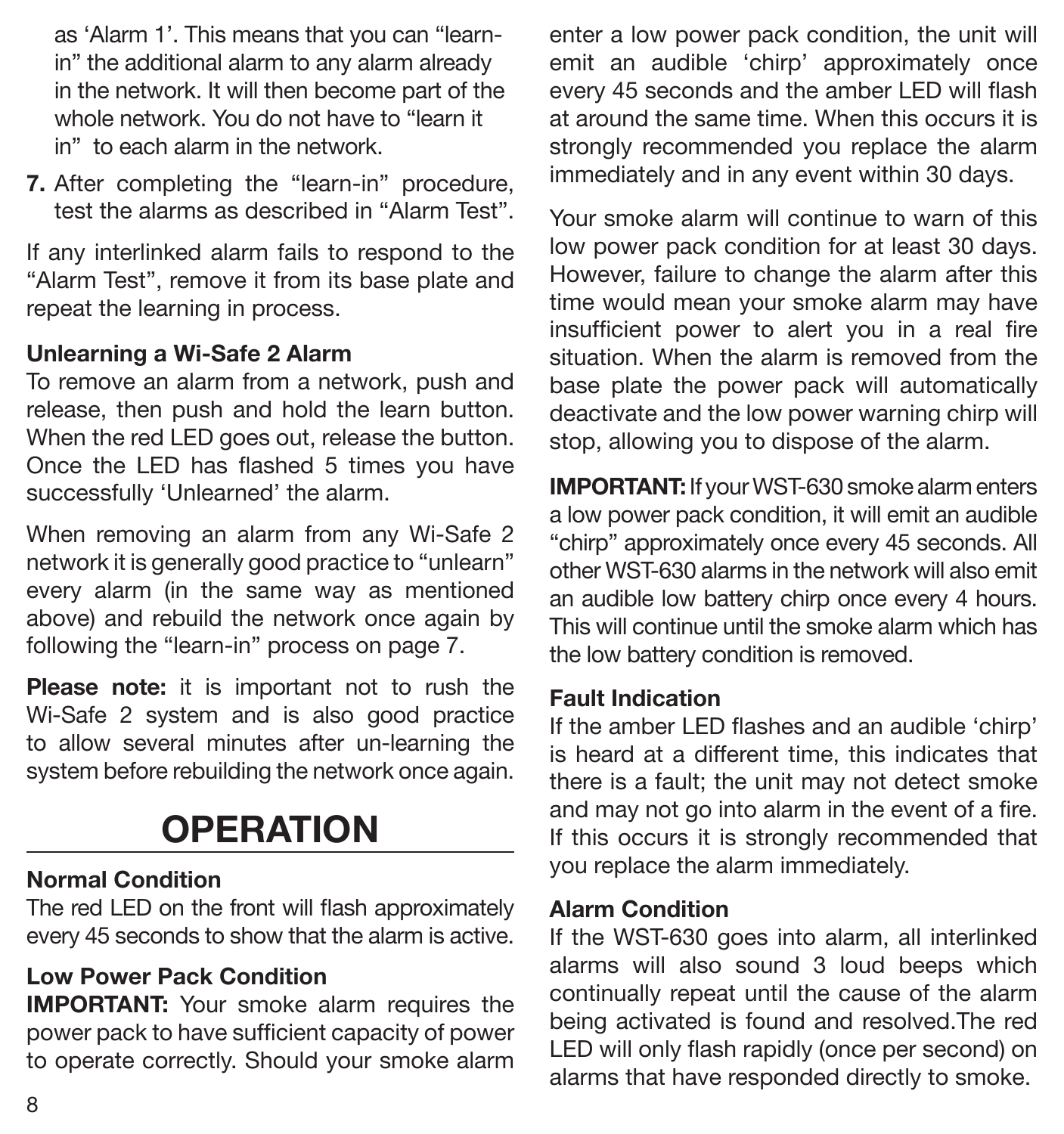| <b>WST-630 LED Indicators</b>                         |                                                                           |                                                             |                                                        |                                                                                                                 |  |
|-------------------------------------------------------|---------------------------------------------------------------------------|-------------------------------------------------------------|--------------------------------------------------------|-----------------------------------------------------------------------------------------------------------------|--|
| <b>Red LED</b>                                        | <b>Amber LED</b>                                                          | Audible<br>signal                                           | <b>Status</b>                                          | <b>Action required</b>                                                                                          |  |
| Flashes once<br>continuously<br>every 45 secs         |                                                                           |                                                             | Normal<br>operation                                    |                                                                                                                 |  |
| Flashes every<br>second                               |                                                                           | 3 loud beeps<br>repeating                                   | Alarm                                                  | Check if there is a fire hazard and<br>vacate property                                                          |  |
| Flashes once<br>every 45 seconds                      |                                                                           | 3 loud beeps<br>repeating                                   | Other WST-630<br>in network in<br>alarm                | Check if there is a fire hazard and<br>vacate property                                                          |  |
| Flashes once<br>every 10 seconds<br>for up to 10 mins |                                                                           |                                                             | "Smart<br>Silence" Alarm<br>has reduced<br>sensitivity | This will be as a result of you<br>silencing a false alarm. Sensitivity<br>will return to normal within 10 mins |  |
| Flashes once<br>every 45 seconds                      | Flashes at the same<br>time as the red LED<br>see note                    | Single chirp at<br>the same time as<br>the LED flash        | Low<br>powerpack                                       | Replace within 30 days                                                                                          |  |
| Flashes once<br>every 45 seconds                      | Flashes once every<br>45 seconds, 20-25<br>seconds after the<br>red LED   | Single chirp at<br>the same time<br>as the red LED<br>flash | Fault                                                  | Call Technical Support if within<br>warranty. If not replace alarm<br>immediately                               |  |
| Flashes once<br>every 45 seconds                      |                                                                           | Single chirp<br>every four hours                            | Other alarm in<br>network has low<br>powerpack         | Locate alarm with low powerpack<br>and replace                                                                  |  |
| Flashes once<br>every 45 seconds                      | Double flashes at the<br>same time as the red<br>LED see note             | Single chirp at<br>the same time as<br>the LED flash        | Radio module<br>low battery                            | Call Technical Support if within<br>warranty. If not replace alarm<br>immediately                               |  |
| Flashes once<br>every 45 seconds                      | Double flashes every<br>45 seconds, 20-25<br>seconds after the<br>red LED | Single chirp at<br>same time as the<br>red LED flash        | Radio module<br>fault                                  | Call Technical Support if within<br>warranty. If not replace alarm<br>immediately                               |  |

Note: The amber LED may flash twice on the WST-630, indicating that the fault is with the wireless module. In this event, the complete WST-630 alarm should be replaced.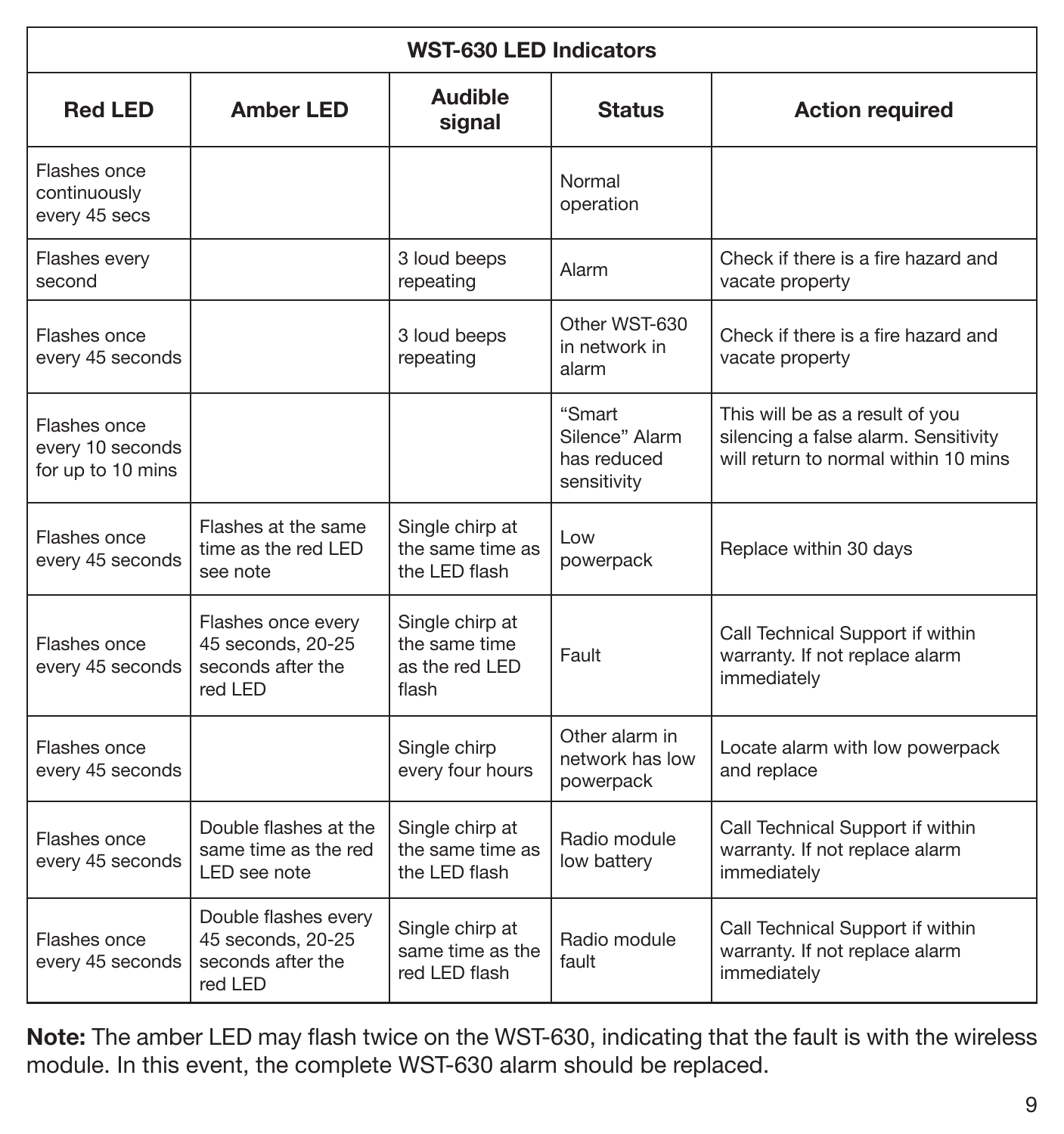# ALARM TEST

a) Briefly press the test button in the centre and release.



- b) The unit will give an audible alarm consisting of 2 cycles of 3 loud beeps, then stop automatically.
- c) The red LED on the alarm will flash rapidly during the audible signal.



NOTE: The button tests the alarm's smoke sensing circuit. There is no need to test your alarm with smoke. If your smoke alarm fails to give an audible test signal, please refer immediately to Troubleshooting, at the end of this manual.

WARNING: As with all electronic products you should test your smoke alarm every week.

If your WST-630 is interlinked with other smoke alarms, we recommend that every individual smoke alarm is tested during the weekly test.

- a) Briefly press the test button in the centre of the smoke alarm and release.
- b) The unit you are testing will give an audible alarm consisting of 2 cycles of 3 loud beeps, then stop automatically. The red LED on this alarm will flash rapidly (once per second) during the audible alarm. All interlinked alarms will give an audible alarm consisting of 2 cycles of 3 loud beeps, then stop automatically, indicating the test is complete. The red LED on all interlinked alarms will not flash rapidly. If any alarm fails to self-test, see Troubleshooting.

# ALARM SMART SILENCE™

DANGER: If your smoke alarm emits the full alarm signal and you are not testing the unit, the smoke alarm is warning you of a potentially dangerous situation that requires your immediate attention. Only use the alarm silence function after making sure that there is no fire. Do not block the vents on the alarm or disable the smoke alarm in any way, as this will remove your protection. Smoke alarms can sometimes react to cooking fumes or other non-emergency situations.

Your smoke alarm features "Smart Silence" technology. In the event of a known false alarm your smoke alarm can be temporarily silenced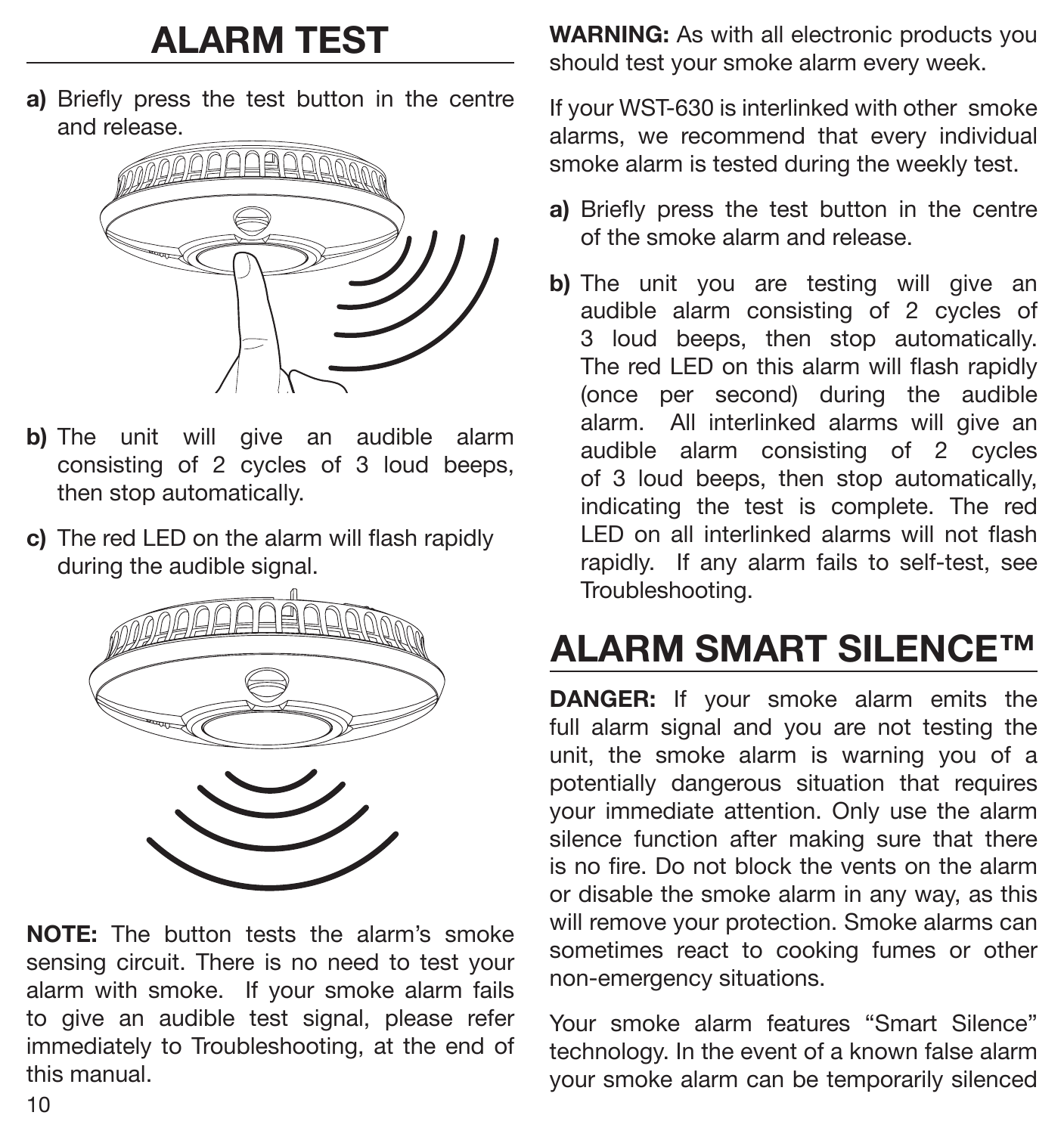by briefly pressing the central test button. Your alarm will automatically return to full sensitivity within 10 minutes.

NOTE: If the level of smoke reaching the alarm is very high the alarm silence will be overridden and the alarm will continue to sound.

1. Briefly press and release the test button. The alarm sound will soon stop.



2. Your alarm will silence and enter into a reduced sensitivity mode for approximately 10 minutes.



3. During the reduced sensitivity mode the red LED on your alarm will continue to flash more rapidly than normal, approximately every 10 seconds.



4. Your alarm will automatically return to full sensitivity after a maximum of 10 minutes and the red LED will revert to flashing every 45 seconds.

**DANGER:** Never ignore any alarm. Ignoring the alarm may result in injury or death. If your smoke alarm activates and you are not absolutely certain of the source of the smoke, get everyone out of the house immediately.

If your WST-630 is interlinked with other alarms, pressing the test button will also silence other alarms in the network. However, any alarm that has sensed smoke (an instigating alarm) cannot be remotely silenced. This means that any alarm that has sensed smoke will continue to sound allowing you to locate it.

If any instigating alarm in the network has not been silenced after a short period (2-4 minutes), all other alarms will start sounding again to alert you.

WARNING: If any alarm in the network is sounding, it is warning you of a potentially hazardous situation. Do not ignore it.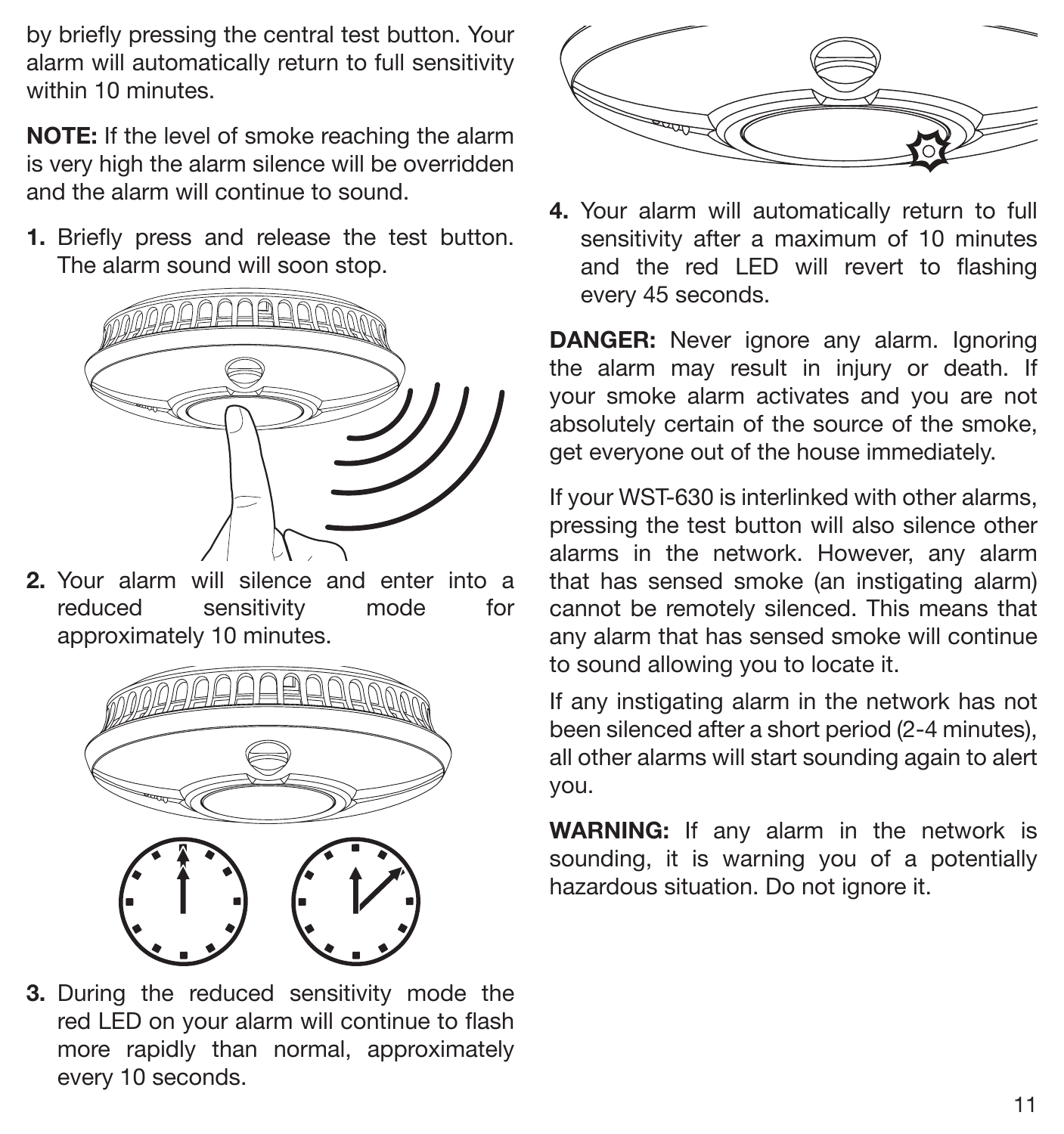# MAINTENANCE

Your smoke alarm has been designed to be as maintenance-free as possible, however there are several things you must do to keep it working properly.

Your smoke alarm is a sealed electrical device and no attempt should be made to open the case. Attempting to open the case will invalidate your Warranty.

WARNING: This device contains a powerful lithium battery. If tampered with, the battery may be shorted and create a fire hazard. Never attempt to open or damage the battery.

Test your smoke alarm once every week, see 'Alarm Test'. Any test failures should be reported to Technical Support (see page 14).

As a minimum your smoke alarm should be cleaned once every 3 months using your vacuum cleaner fitted with the soft brush attachment.



Your smoke alarm may false alarm when it is being cleaned using a vacuum cleaner.

IMPORTANT: Do not use solvents or cleaners on your smoke alarm, as they may cause damage to the sensor or circuitry. The unit can be wiped with a slightly damp cloth.

CAUTION: Do not paint the smoke alarm as this may block the openings and prevent smoke from entering the sensor.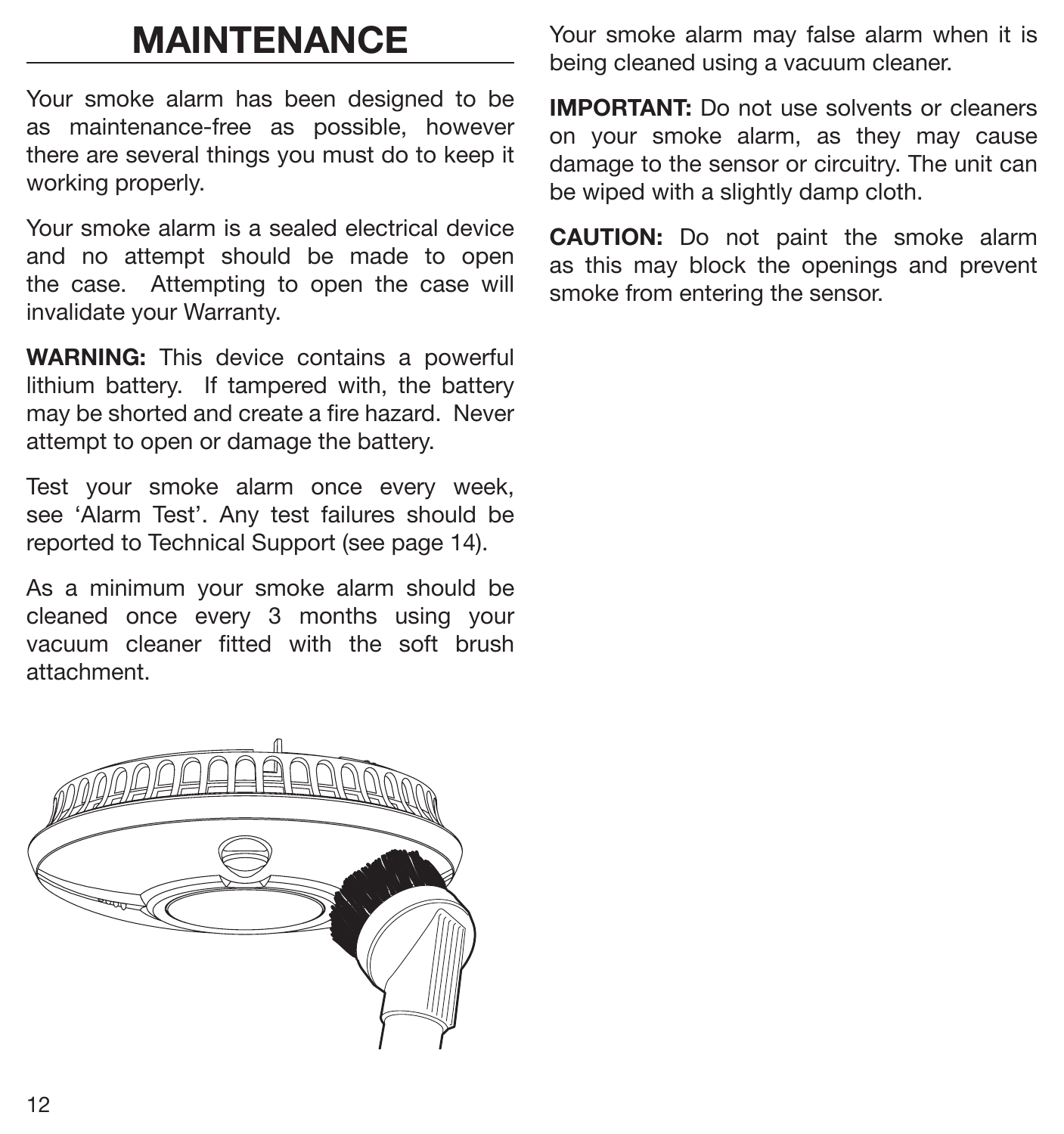# TROUBLESHOOTING

| Problem                                                                    | <b>Solution</b>                                                                                                                                                                                                                                                                                                       |  |  |
|----------------------------------------------------------------------------|-----------------------------------------------------------------------------------------------------------------------------------------------------------------------------------------------------------------------------------------------------------------------------------------------------------------------|--|--|
| Your smoke alarm<br>does not sound<br>during testing                       | • Make sure the alarm has been rotated clockwise as far as it can go and is<br>securely located on its base plate.                                                                                                                                                                                                    |  |  |
|                                                                            | • If testing after first activating the alarm, allow a few seconds for the alarm to<br>settle before testing.                                                                                                                                                                                                         |  |  |
|                                                                            | Make sure you push the centre of the test button firmly.                                                                                                                                                                                                                                                              |  |  |
|                                                                            | • If the unit has been silenced and is in low sensitivity mode it may not test.<br>Wait 15 minutes then try again.                                                                                                                                                                                                    |  |  |
|                                                                            | • Check positioning. The wireless signal might be blocked or out of range.                                                                                                                                                                                                                                            |  |  |
|                                                                            | • If you are in the process of learning in the alarm and it does not test – repeat<br>the process.                                                                                                                                                                                                                    |  |  |
|                                                                            | • If the alarm still fails to self test, please contact Technical Support (page 14).                                                                                                                                                                                                                                  |  |  |
| Your smoke<br>alarm cannot be<br>removed from its<br>base plate            | If you find that you cannot remove the smoke alarm from its base plate, the<br>locking mechanism may have been engaged. Undue force may result in damage<br>to the smoke alarm, the base plate or both. For more information contact your<br>installer, or Technical Support (page 14).                               |  |  |
| Your smoke alarm<br>activates when no<br>smoke is visible                  | • Check the location of your smoke alarm (see 'Positioning').<br>• Clean the smoke alarm (see 'Maintenance').<br>• If the alarm is sounding but the red LED is only flashing once every 45<br>seconds, this indicates that an interlinked alarm has detected smoke. Vacate<br>the property if there is a fire hazard. |  |  |
| Other interlinked<br>units fail to silence<br>when one unit is<br>silenced | Interlinked units that have sensed smoke can't be silenced. If one or more<br>unit remains in alarm, all other interlinked units will emit their audible warning<br>again within 4 minutes. Vacatethe property if there is a fire hazard.                                                                             |  |  |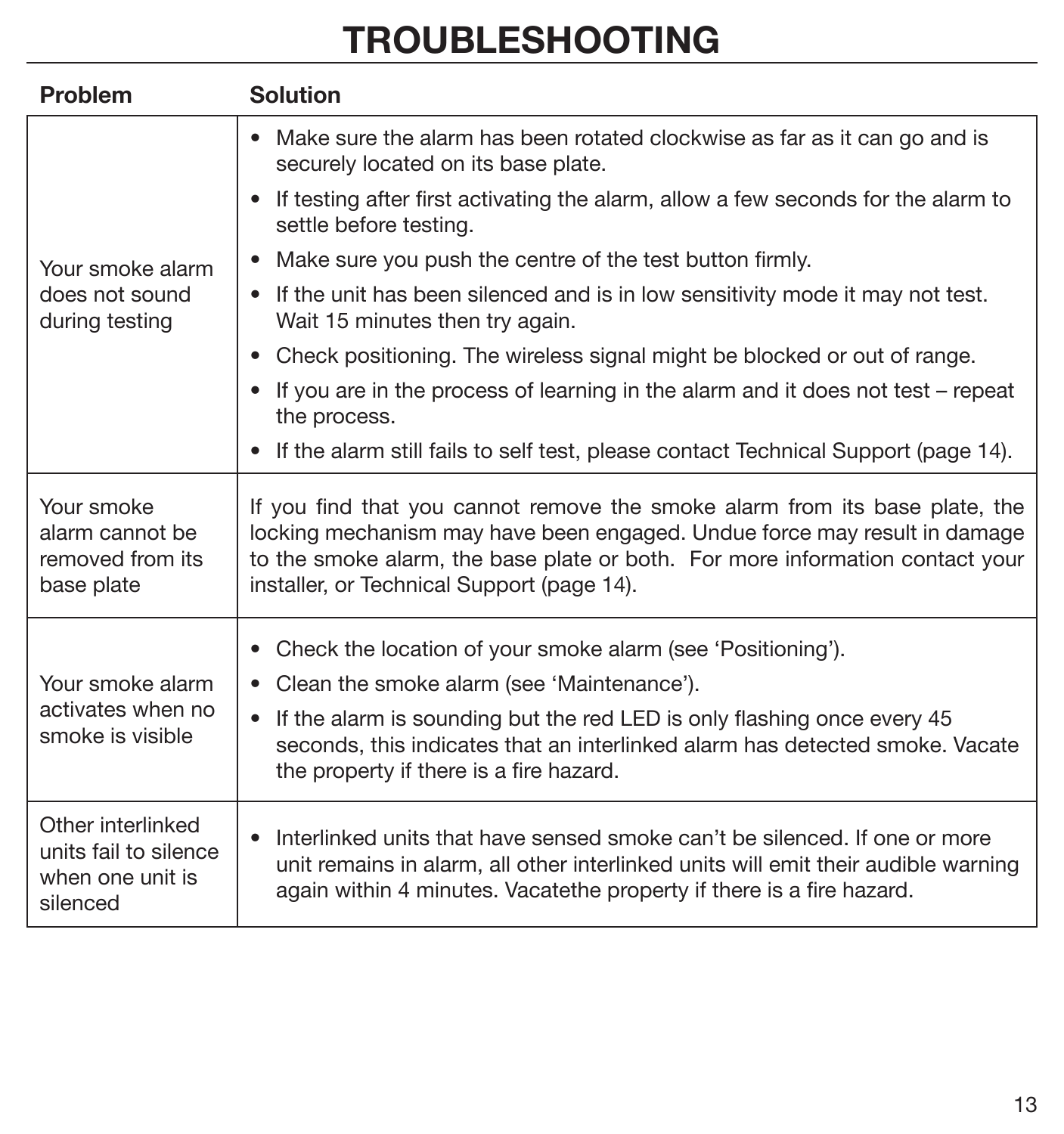| Problem                                                                                              | <b>Solution</b>                                                                                                                                                                                                                                                                                                                           |
|------------------------------------------------------------------------------------------------------|-------------------------------------------------------------------------------------------------------------------------------------------------------------------------------------------------------------------------------------------------------------------------------------------------------------------------------------------|
| Your smoke alarm<br>chirps intermittently                                                            | • Check the location of your smoke alarm (see Positioning').                                                                                                                                                                                                                                                                              |
|                                                                                                      | • Check that your smoke alarm is definitely the source of chirping; make<br>sure the noise isn't coming from another alarm (smoke/carbon monoxide/<br>burglar/gas alarm) by process of elimination.                                                                                                                                       |
|                                                                                                      | If the alarm is chirping once every 45 seconds and the amber LED is<br>٠<br>flashing around the same time, it indicates that the power pack is low. The<br>unit should be replaced within 30 days.                                                                                                                                        |
|                                                                                                      | If your smoke alarm is chirping once every 4 hours, it is indicating that<br>$\bullet$<br>another alarm in the network has entered a low power pack condition.<br>Locate the alarm with the low battery condition and replace the alarm as<br>soon as possible and in any event within 30 days.                                           |
| You experience<br>frequent unwanted<br>alarms                                                        | • Check the location of your smoke alarm (see 'Positioning').                                                                                                                                                                                                                                                                             |
|                                                                                                      | • Clean the smoke alarm (see 'Maintenance').                                                                                                                                                                                                                                                                                              |
|                                                                                                      | • Any activated alarm will cause other interlinked alarms to sound. Carry<br>out these checks on the activated alarms in particular (red LED flashing<br>rapidly during alarm).                                                                                                                                                           |
|                                                                                                      | If the frequent unwanted alarms continue contact Technical Support for<br>٠<br>advice.                                                                                                                                                                                                                                                    |
| The amber LED is<br>flashing and the<br>alarm is making a<br>"chirping" sound                        | • If the amber LED is flashing at around the same time as the chirp, this<br>indicates a low power pack condition and the alarm should be replaced as<br>soon as possible and certainly within 30 days.                                                                                                                                   |
|                                                                                                      | • If the amber LED is flashing at a different time to the chirp, this indicates a<br>fault and the alarm should be replaced as soon as possible.                                                                                                                                                                                          |
|                                                                                                      | If the amber LED is double flashing and the alarm is making a "chirping"<br>$\bullet$<br>sound, this indicates that the wireless module has a low power pack<br>condition, or is faulty. The alarm should be replaced as soon as possible.                                                                                                |
| If the alarm fails to<br>operate correctly.<br>the advice of the<br>manufacturer should<br>be sought | If you have any questions about the operation of your alarm, please<br>contact Technical Support between 9am - 5pm Monday - Friday.<br>Telephone: 0330 094 5830 or e-mail: technical support@fireangeltech.com<br>You can also visit the support section of our website www.fireangeltech.com.<br>Fire & Rescue customers: 0800 141 2561. |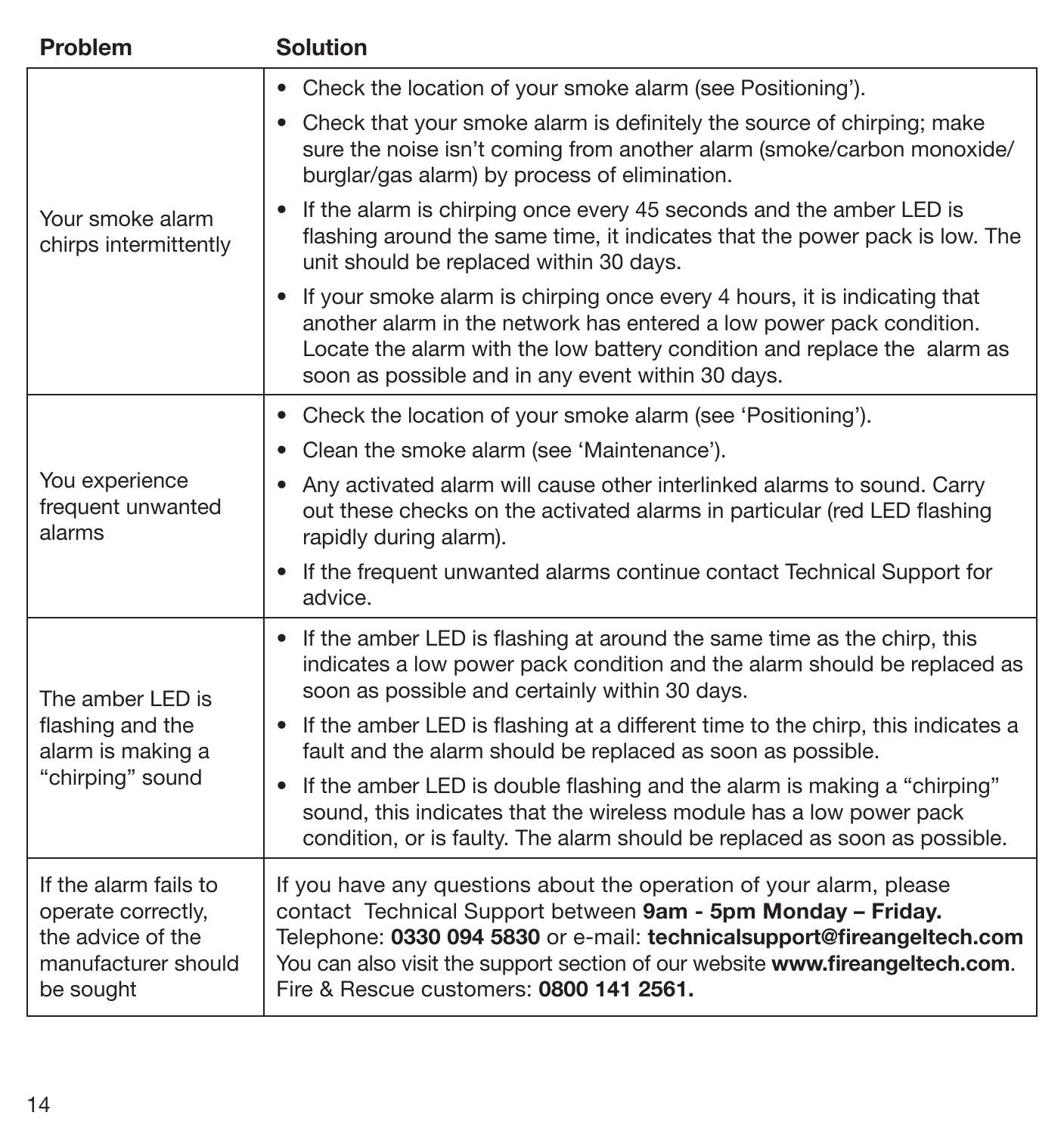# DISPOSAL

Waste electrical products should not be disposed of with your other household waste. The alarm is ideally suited for disposal within the waste electronic and electrical equipment (WEEE) recycling scheme. Please recycle where facilities exist. Check with your local authority, retailer or contact our technical support team for recycling/disposal advice as regional variations apply. Once the alarm is removed from the base plate the internal power pack (battery) will be deactivated. The unit is now ready for disposal.

WARNING: Do not attempt to open. Do not burn or dispose of in fire.

WARNING: If your smoke alarm is dropped or damaged, as a precaution, it should be removed from the building and you should contact Technical Support on 0330 094 5830 or technicalsupport@fireangeltech.com. Fire & Rescue customers call 0800 141 2561.

## WARRANTY

FireAngel Safety Technology Limited warrants to the original purchaser that its enclosed smoke alarm be free from defects in materials and workmanship under normal residential use and service for a period of 5 (five) years from the date of purchase. Provided product is sent back to FireAngel Safety Technology Limited with proof anddate of purchase, FireAngel Safety Technology Limited hereby warrants that during the 5 (five) year period commencing from the date of purchase FireAngel Safety Technology Limited, at its discretion, agrees to replace the unit free of charge. The warranty on any replacement WST-630 alarm, will last for the remainder of the period of the original warranty in respect of the alarm originally purchased – that is from the date of original purchase and not from the date of receipt of the replacement product. FireAngel Safety Technology Limited reserves the right to offer an alternative product similar to that being replaced if the original model is no longer available or in stock. This warranty applies to the original retail purchaser from the date of original retail purchase and is not transferable. Proof of purchase is required. This warranty does not cover damage resulting from accident, misuse, disassembly, abuse or lack of reasonable care of the product, or applications not in accordance with the user manual. It does not cover events and conditions outside of FireAngel Safety Technology Limited's control, such as Acts of God (fire, severe weather etc.). It does not apply to retail stores, service centres or any distributors or agents. FireAngel Safety Technology Limited will not recognise any changes to this warranty by third parties.

FireAngel Safety Technology Limited shall not be liable for any incidental or consequential damages caused by the breach of any expressed or implied warranty. Except to the extent prohibited by applicable law, any implied warranty of merchantability or fitness for a particular purpose is limited in duration for 5 (five) years. This warranty does not affect your statutory rights. Except for death or personal injury, FireAngel Safety Technology Limited shall not be liable for any loss of use, damage, cost or expense relating to this product or for any indirect or consequential loss, damages or costs incurred by you or any other user of this product.